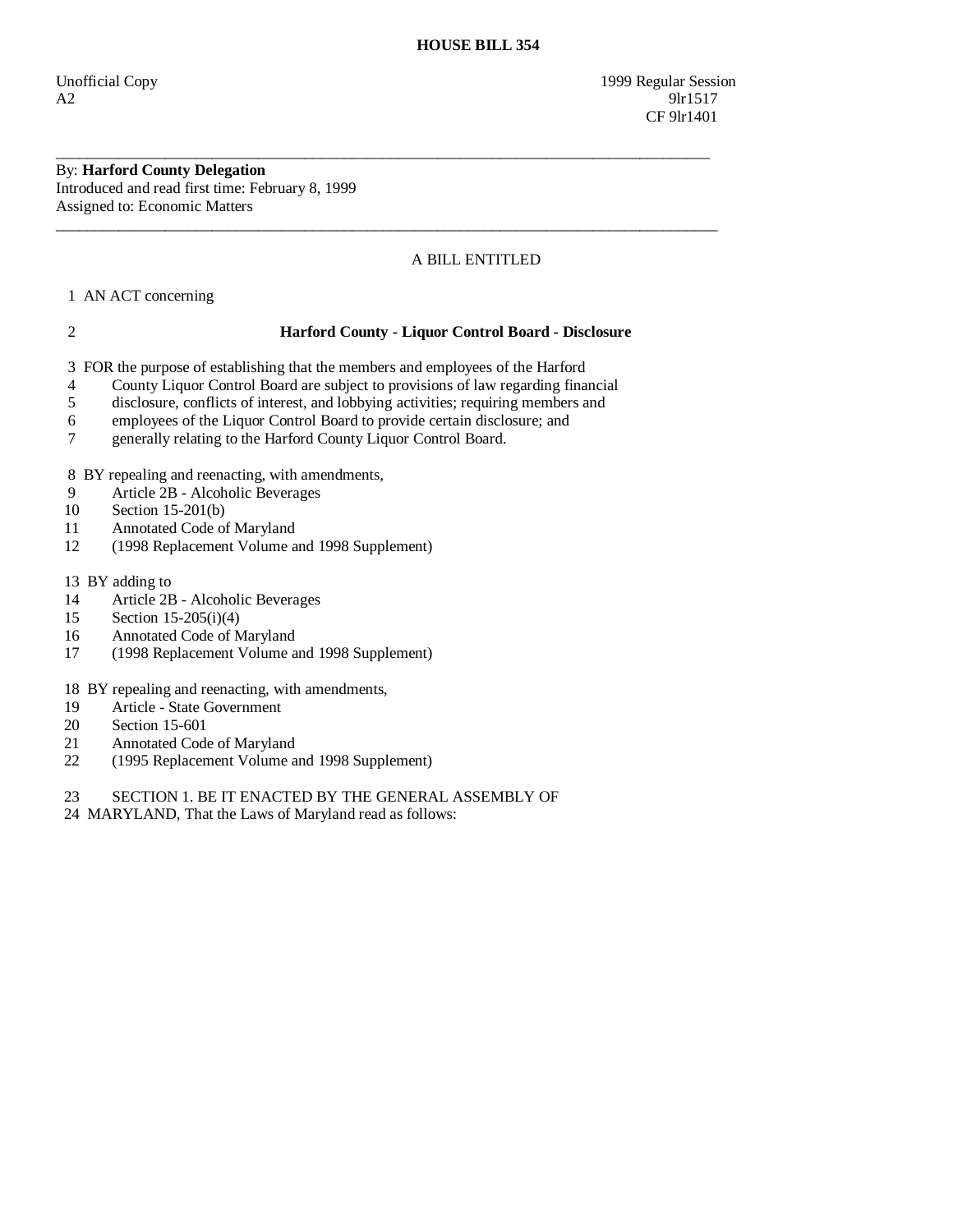| $\overline{c}$ | <b>HOUSE BILL 354</b>                                                                                                                                                                                                                                                                                                                                                                                                                                                                                                                                                                                                                                           |
|----------------|-----------------------------------------------------------------------------------------------------------------------------------------------------------------------------------------------------------------------------------------------------------------------------------------------------------------------------------------------------------------------------------------------------------------------------------------------------------------------------------------------------------------------------------------------------------------------------------------------------------------------------------------------------------------|
|                | <b>Article 2B - Alcoholic Beverages</b><br>1                                                                                                                                                                                                                                                                                                                                                                                                                                                                                                                                                                                                                    |
|                | 2 15-201.                                                                                                                                                                                                                                                                                                                                                                                                                                                                                                                                                                                                                                                       |
|                | 3<br>(b)<br>Except in Harford County, the liquor control board shall consist of<br>(1)<br>4 three members in each county. Those persons who are members of the respective<br>5 boards on June 1, 1947, shall continue as such for the balance of the period for which<br>6 they may have been appointed or elected, according to the terms and conditions of<br>7 their original appointment or election. Provided that in Montgomery County, effective<br>8 July 1, 1951, there is hereby created the position of director of the Department of<br>9 Liquor Control, who shall be the chief administrative officer of said Department of<br>10 Liquor Control. |
|                | 11<br>In Harford County, the Liquor Control Board consists of 5<br>(2)<br>(I)<br>12 members.                                                                                                                                                                                                                                                                                                                                                                                                                                                                                                                                                                    |
|                | 13<br>NOTWITHSTANDING ANY OTHER PROVISION OF THE CODE OR<br>(II)<br>14 LOCAL LAW, THE MEMBERS OF THE HARFORD COUNTY LIQUOR CONTROL BOARD ARE<br>15 SUBJECT TO THE PROVISIONS REGARDING FINANCIAL DISCLOSURE, CONFLICTS OF<br>16 INTEREST, AND LOBBYING ACTIVITIES UNDER TITLE 15, SUBTITLE 5, PART I, AND<br>17 SUBTITLES 6 AND 7 OF THE STATE GOVERNMENT ARTICLE.                                                                                                                                                                                                                                                                                              |
|                | 18 15-205.                                                                                                                                                                                                                                                                                                                                                                                                                                                                                                                                                                                                                                                      |
|                | 19<br>The liquor control board of each county shall have full power and authority<br>20 within its county:                                                                                                                                                                                                                                                                                                                                                                                                                                                                                                                                                      |
|                | NOTWITHSTANDING ANY OTHER PROVISION OF THE CODE OR LOCAL<br>21<br>(i)<br>(4)<br>22 LAW, EMPLOYEES OF THE HARFORD COUNTY LIQUOR CONTROL BOARD ARE SUBJECT<br>23 TO THE PROVISIONS REGARDING FINANCIAL DISCLOSURE, CONFLICTS OF INTEREST,<br>24 AND LOBBYING ACTIVITIES FOUND IN TITLE 15, SUBTITLE 5, PART I, AND SUBTITLES<br>25 6 AND 7 OF THE STATE GOVERNMENT ARTICLE.                                                                                                                                                                                                                                                                                       |

## 26 **Article - State Government**

27 15-601.

 28 (a) Except as provided in subsection (b) of this section, and subject to 29 subsections (c) and (d) of this section, each official and candidate for office as a State 30 official shall file a statement as specified in §§ 15-602 through 15-608 of this subtitle.

 31 (b) Financial disclosure by a judge of a court under Article IV, § 1 of the 32 Constitution, a candidate for elective office as a judge, or a judicial appointee as

33 defined in Maryland Rule 16-814 is governed by § 15-610 of this subtitle.

34 (c) (1) An individual who is a public official only as a member of a board or

35 who is a member of the Board of Trustees of the Maryland Health Care Foundation

36 established under § 2-501 of the Health - General Article and who receives annual

37 compensation that is less than 25% of the lowest annual compensation at State grade